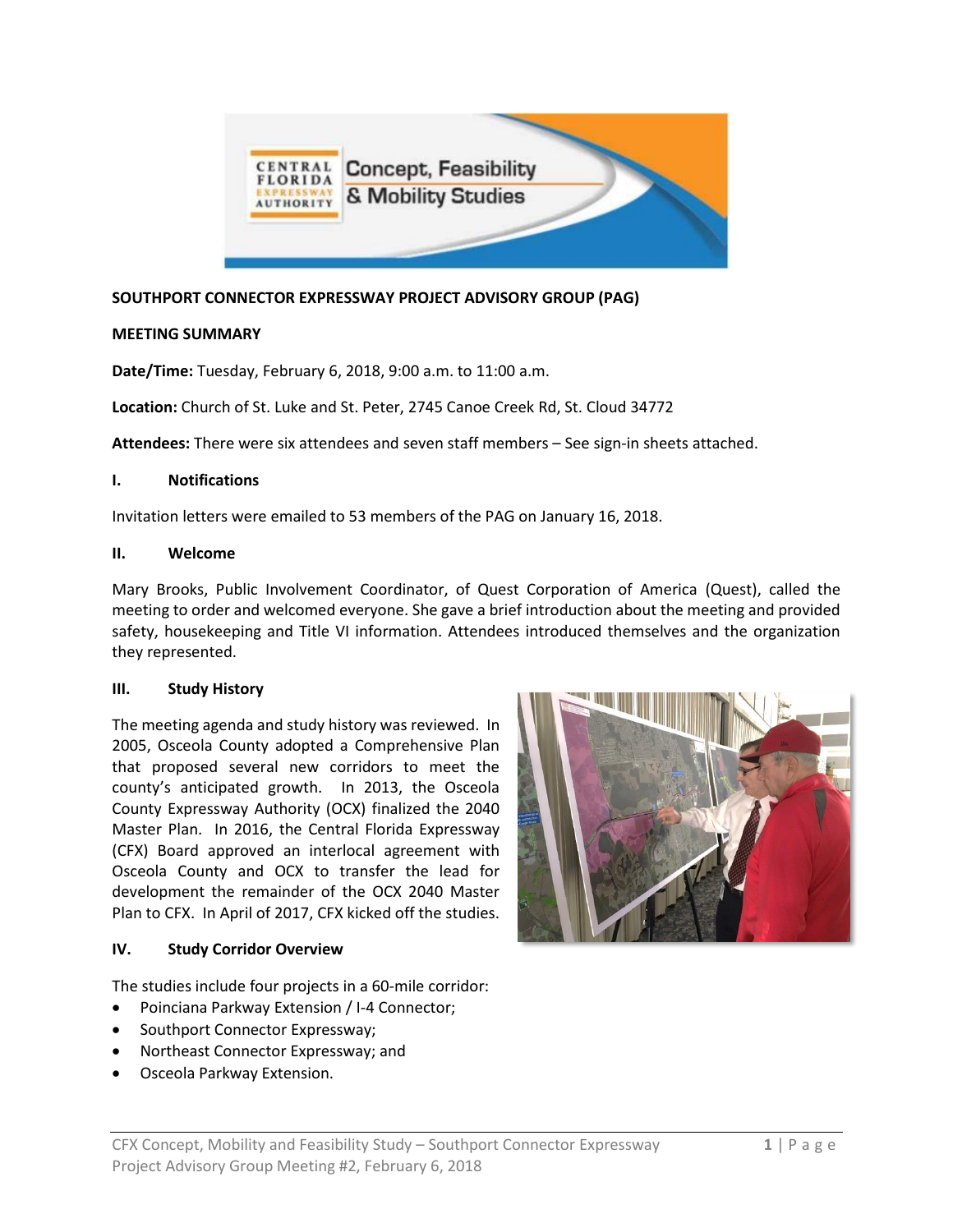# **V. Project Goals**

The overall goals of the study corridor are to improve roadway connections, promote regional connectivity, provide additional traffic capacity, reduce congestion, and incorporate transit options.

Input from both the Environmental Advisory Group (EAG) and Project Advisory Group (PAG) fed into development of purpose and need.

## **VI. Study Methodology & Schedule**

The study looked at previous work with a "fresh look" and prepared an assessment of potential impacts. Traffic study information is now available to share with you. If the corridor is found to be feasible, the next step would be the Project Development and Environment (PD&E) stage.

As shown on the schedule, the blue line represents where we are today. This is the advisory group stage. In a couple of weeks, we will have public meetings.



#### **VII. Public Involvement**

A series of public meetings were held last fall and are coming up again on February 13, 15, and 21. Board presentations, to the Polk County Board of Commissioners, Osceola County Expressway Authority, and the Central Florida Expressway Authority were held in 2017 and additional presentations will be scheduled in the future. Summaries from these meetings are available on the website:

[https://www.cfxway.com/agency-information/plans](https://www.cfxway.com/agency-information/plans-studies/project-studies/public-involvement/)[studies/project-studies/public-involvement/](https://www.cfxway.com/agency-information/plans-studies/project-studies/public-involvement/)

Mary Brooks of Quest concluded her portion of the presentation and turned it over to Dan Kristoff, RS&H Project Manager.

## **VIII. Study Corridor Updates & Evaluation Matrices**

The Florida Department of Transportation – District 5 did an Alternative Corridor Evaluation (ACE) study between 2011 and 2015. They had an advisory group and public meetings and ended with a document with a few recommendations. The project limits were from Poinciana Parkway to the Florida Turnpike. Thirteen alternatives were considered, with some crossing Lake Toho.

The first charge was to re-evaluate and update the information that was examined. The decision to further study corridors south of Lake Toho was deemed appropriate, as was the use of the Cypress Parkway corridor from Poinciana Parkway to Reedy Creek.

A map with endangered species, conservation areas, and other protected species overlaid with the corridors was presented.

Poinciana Parkway to Pleasant Hill Road Typical Section:

• Is elevated and At-Grade.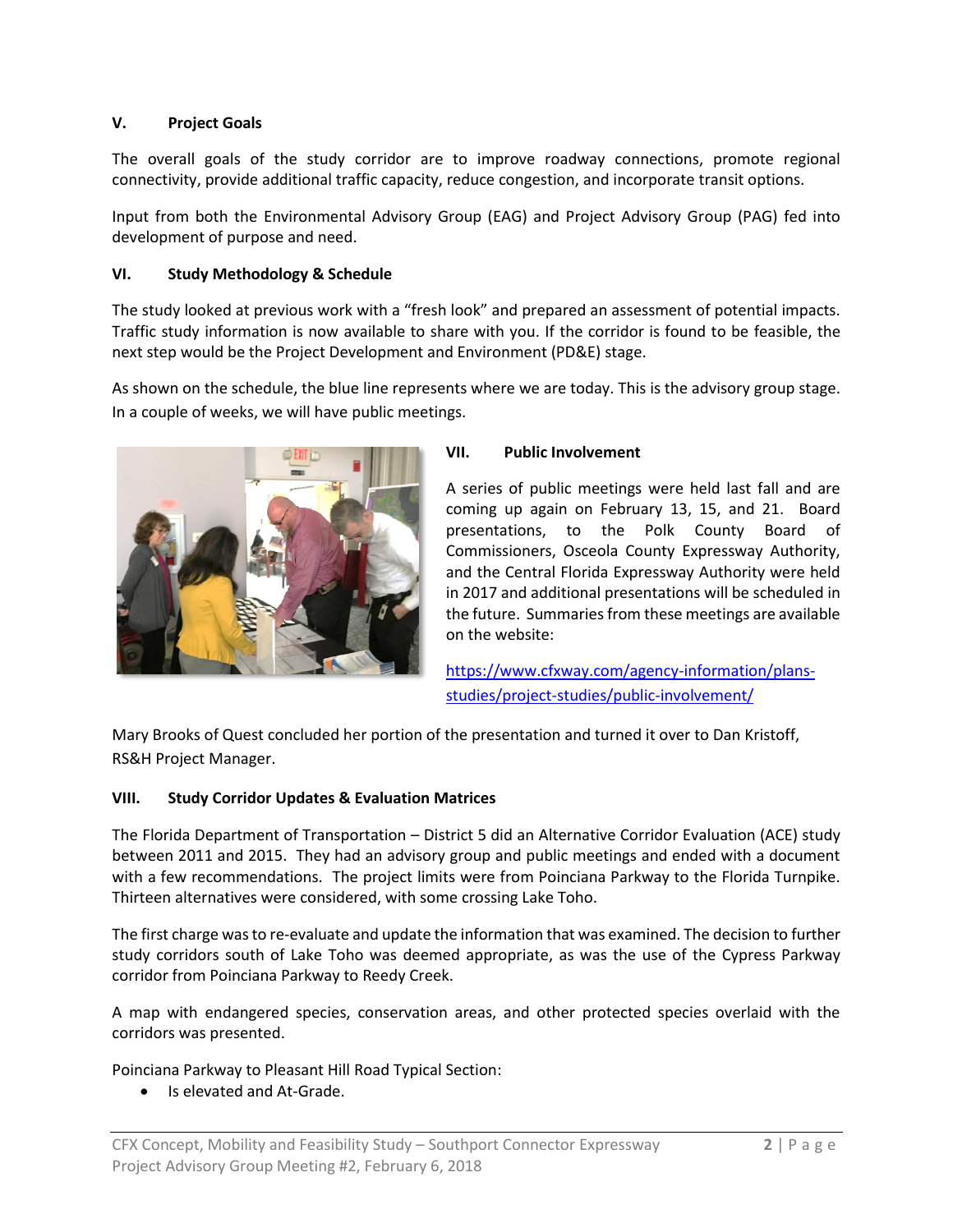- Utilizes the 300-foot right-of-way that exists today.
- Moves existing roadways to the outside.
- Drops expressway in the middle.
- At the western end, the expressway will be elevated, but will remain inside 300 ft.

Poinciana Parkway to Pleasant Hill Road - Connecting locations:

- Full interchange at Koa St.
- Retain existing intersection between Cypress Parkway and Rhododendrum
- Just west of the fire station and hospital.
- East and west at Marigold.
- Full interchange movements at Pleasant Hill Road with slip ramps in between.

Pleasant Hill Road to Turnpike Typical Section:

- At-Grade.
- Utilizes 350 feet of right of way.
- Includes 88-foot median for future widening or transit.
- Includes multi-use path within the right of way.

In addition to the alternatives that were recommended with the ACE study, three (3) additional alternatives, all south of Lake Toho, were evaluated.

At the Turnpike, we coordinated with the Northeast Connector Expressway corridor study. The alignments line up. We have three interchange locations about 3.5 miles apart in the 9-mile stretch between Reedy Creek and the Turnpike.



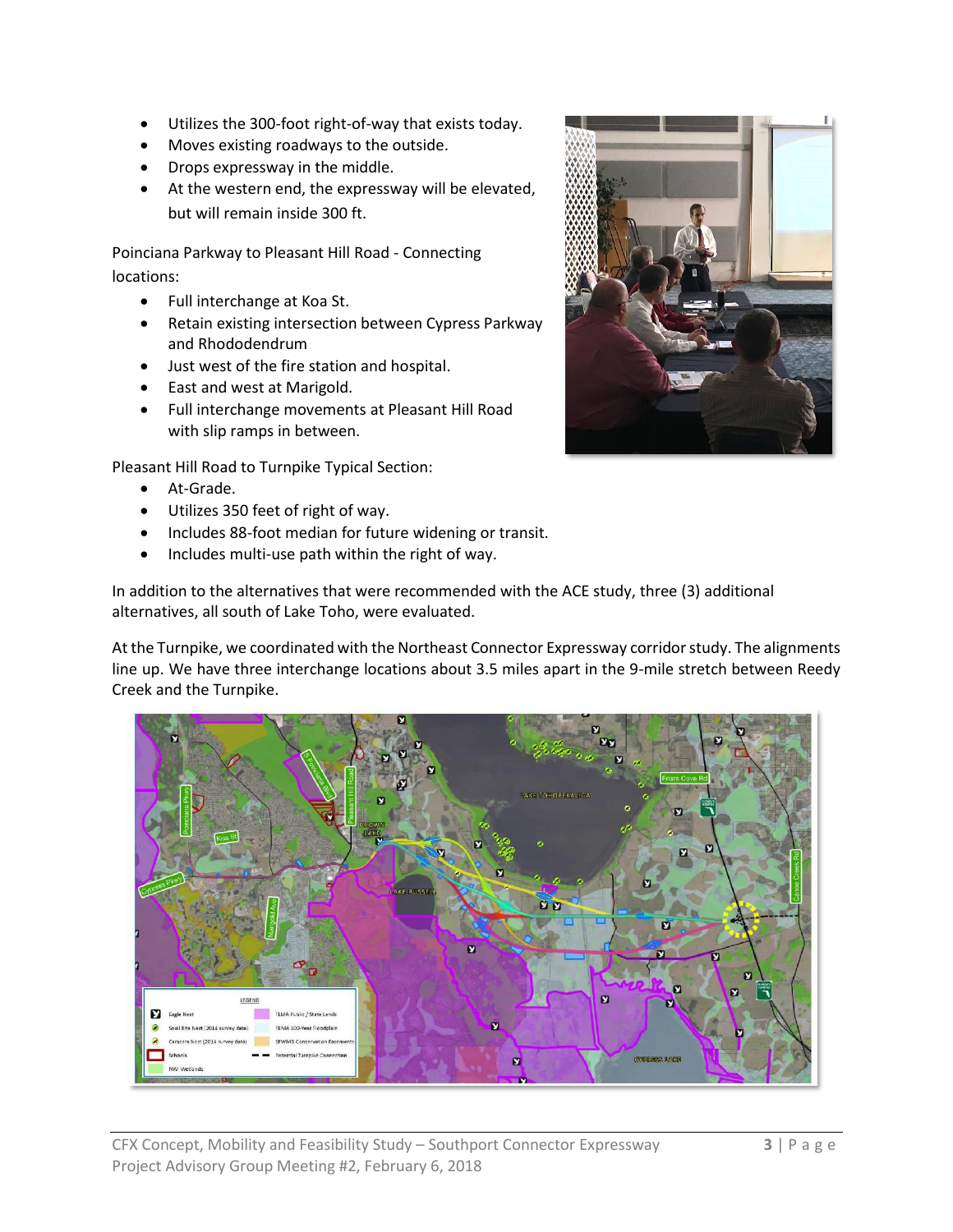In the Evaluation Matrix, the physical, natural, and social effects are shown and compared against each other. Pink indicates greater impact. Yellow indicates similar impact. Green indicates less impact.

## **IX. Open Discussion**

## **Jay Jarvis, Polk County Roads and Drainage Director**

• With regards to the typical sections. Do you see any anticipated changes to the typical if and when the project moves forward. We are looking at widening Marigold to four lanes. We are moving forward not knowing the timing of when this would get done. We originally told our board to wait. We received some pushback from the community that we still need to address our needs. There will be a recommendation that goes to our board this week to widen Marigold. I would like to know what

we need to do at that intersection to minimize tear out.

• Dan Kristoff, RS&H: We can't make a recommendation on your investment, because this project still has to go to a PD&E study that would take 18-24 months, if approved. An aggressive schedule is 7-8 years to start construction. However, we would anticipate that any re-work, as a result of the CFX project, would be CFX's responsibility.



- I was given the go.
- Dan Kristoff, RS&H: I am sure the intersections at Marigold will be disturbed when the CFX project is constructed.
- We can try to accommodate the concept of frontage roads.

# **Tom Deardorff, Assistant Polk County Manager - Planning and Development**

- This would be an easier proposition if we didn't have any short-term needs.
- Dan Kristoff, RS&H: You're looking at 50,000 cars plus or minus. A lot of cars are turning into Marigold. We understand your need to address the problem.

# **Jay Jarvis, Polk County Roads and Drainage Director**

- We are getting asked to look at that. Marigold and Cypress Parkway.
- Dan Kristoff, RS&H: The Southport Connector findings will be presented to the CFX Board for consideration and possible action.

## **Joshua DeVries, Osceola County Transportation Planning Project Manager**

- For the Cypress Park segment, are you coordinating with the other two projects?
- Dan Kristoff, RS&H: Absolutely.
- Osceola County would like to be on record that Alternative 700 is our preferred alternative, because it most closely matches what is in the master plan. South of the Lake Toho area, there is concern with Alternative 300 because it moves through the urban center of the comprehensive plan.
- Alternative 300 is the least consistent with the master plan and the least preferred alternative.